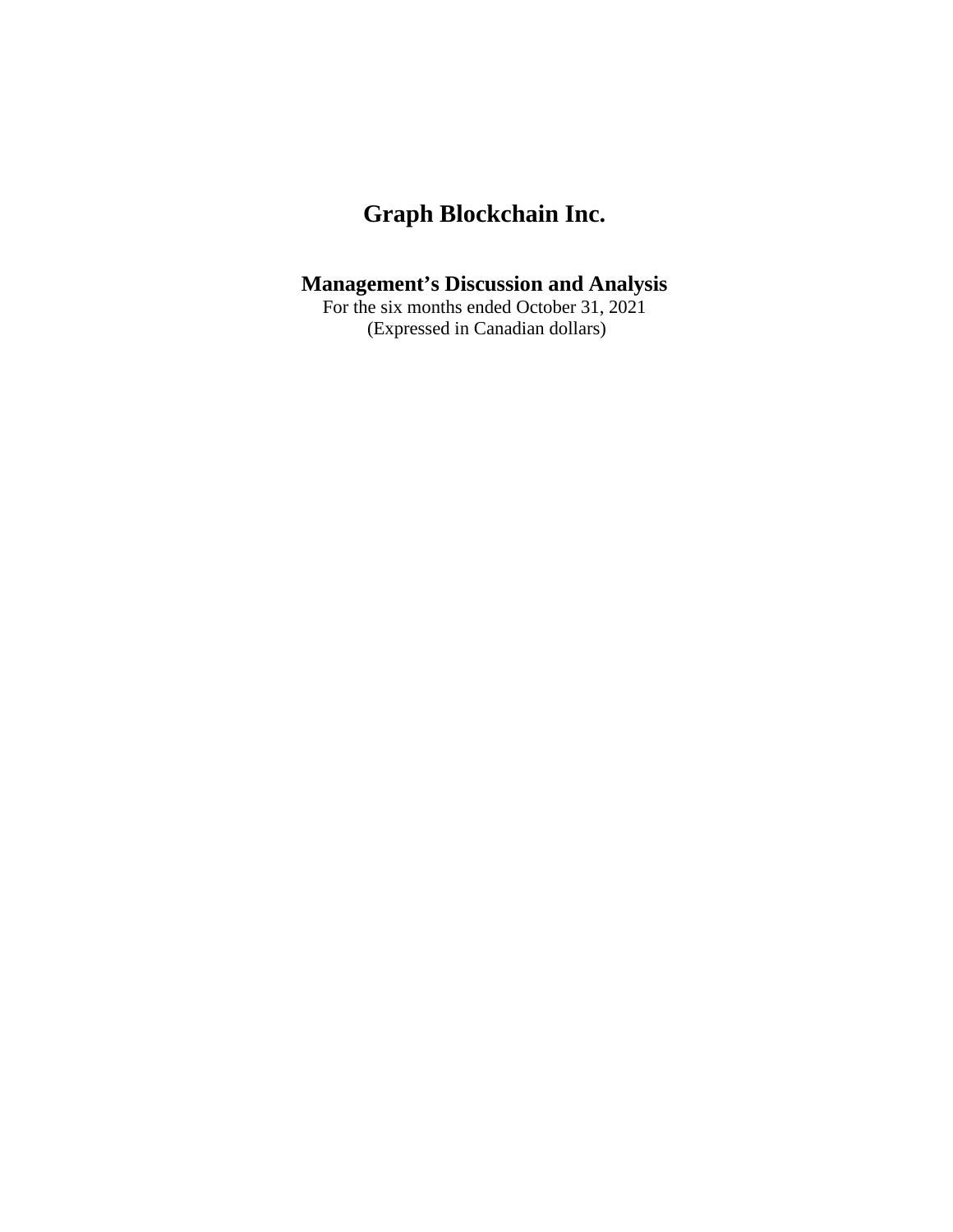The following discussion and analysis, prepared as of December 22, 2021, provides information that management believes is relevant to an assessment and understanding of the results of operations and financial conditions of Graph Blockchain Inc. (the "Company"). The Management's Discussion and Analysis ("MD&A") should be read in conjunction with the itnterim condensed consolidated financial statements of the Company for the six months ended October 31, 2021 and the audited consolidated financial statements of the Company for the year ended April 30, 2021. Unless otherwise noted, all financial information in the MD&A has been prepared in accordance with International Financial Reporting Standards ("IFRS"). All amounts are expressed in Canadian dollars unless otherwise indicated.

### **Forward Looking Statements**

This MD&A contains or incorporates forward-looking statements within the meaning of Canadian Securities legislation (collectively, "forward-looking statements"). These forward-looking statements relate to, among other things, revenue, earnings, changes in cost and expenses, capital expenditures and other objectives, strategic plans and business development goals, and may also include other statements that are predictive in nature or that depend upon or refer to future events or conditions, and can generally be identified by words such as "may", "will", "expects", "anticipates", "intends", "plans", "believes", "estimates" or similar expressions. In addition, any statements that refer to expectations, projections, or other characterizations of future events or circumstances are forwardlooking statements. These statements are not historical facts but instead represent only the Company's expectations, estimates, and projections regarding future events.

Although the Company believes the expectations reflected in such forward-looking statements are reasonable, such statements are not guarantees of future performance and involve certain risks and uncertainties that are difficult to predict. Undue reliance should not be placed on such statements. Certain material assumptions are applied in making forwardlooking statements and actual results may differ materially from those expressed or implied in such statements.

The forward-looking statements contained in this MD&A are made as at the date of this MD&A and, accordingly, are subject to change after such date. Except as required by law, the Company, does not undertake any obligation to update or revise any forward-looking statements made or incorporated in this MD&A, whether as a result of new information, future events or otherwise.

#### **Selected Financial Information**

#### **Non-GAAP Measures**

Management believes that EBITDA and Adjusted EBITDA are effective measures for analyzing the performance of the Company. The term "EBITDA" refers to earnings before deducting interest, taxes, depreciation and amortization. The Company calculates Adjusted EBITDA as net loss before deducting interest and accretion, taxes, depreciation and amortization, listing expense, other reverse take-over fees, acquisition related costs, share-based compensation and consideration paid in excess of net assets acquired. "EBITDA" and "Adjusted EBITDA" are both non-GAAP measures under IFRS and does not have a standardized meaning under IFRS, and therefore the measure as calculated by the Company may not be comparable to similarly-titled measures reported by other companies. The Company believes that Adjusted EBITDA is useful additional information to management, the Board and investors as it provides an indication of the operational results generated by its business activities prior to taking into consideration how those activities are financed and taxed and also prior to taking into consideration asset depreciation and amortization and it excludes items that could affect the comparability of our operational results and could potentially alter the trends analysis in business performance. Excluding these items does not necessarily imply they are non-recurring, infrequent or unusual. Adjusted EBITDA is also used by some investors and analysts for the purpose of valuing a company. Investors are cautioned that Adjusted EBITDA should not be construed as an alternative to operating earnings or net earnings determined in accordance with IFRS as an indicator of the Company's financial performance or as a measure of the Company's liquidity and cash flows. Adjusted EBITDA does not take into account the impact of working capital changes, capital expenditures, debt principal reductions and other sources and uses of cash, which are disclosed in the consolidated statement of cash flows.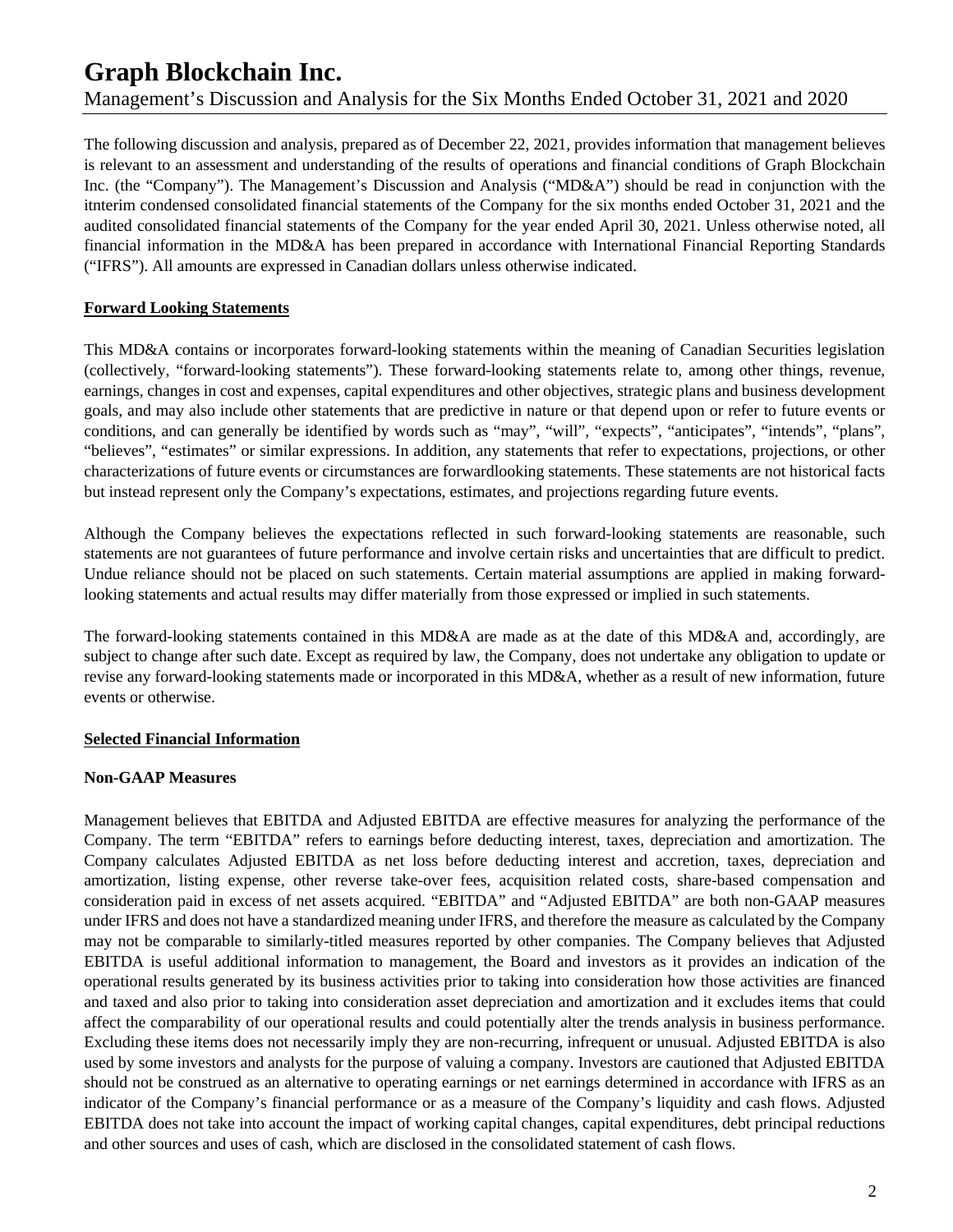Management's Discussion and Analysis for the Six Months Ended October 31, 2021 and 2020

The following table reconciles income from operations to EBITDA and Adjusted EBITDA for the three and six months ended October 31, 2021 and 2020:

|                                                                               | ended            | Three months Three months<br>ended | Six months<br>ended | Six months<br>ended |
|-------------------------------------------------------------------------------|------------------|------------------------------------|---------------------|---------------------|
|                                                                               | October 31.      | October 31.                        | October 31,         | October 31,         |
|                                                                               | 2021             | 2020                               | 2021                | <b>2020</b>         |
| Net income (loss)                                                             | ъ<br>(1,553,281) | 84,483                             | (7,329,790)         | (73,050)            |
| Depreciation and amortization                                                 | 6,910            | 131                                | 7.041               | 262                 |
| Interest expense                                                              |                  |                                    |                     | 2,355               |
| <b>EBITDA</b>                                                                 | (1,546,371)      | 84,618                             | (7,322,749)         | (70, 433)           |
| Consideration paid in excess of net assets<br>acquired – Beyond the Moon Inc. |                  |                                    | 4,683,910           |                     |
| <b>Adjusted EBITDA</b>                                                        | (1,546,371)      | 84,618                             | (2,638,839)         | (70, 433)           |
| Weighted average number of common shares                                      | 503,047,946      | 157,832,553                        | 450,794,419         | 154,273,850         |
| <b>Adjusted EBITDA per share</b>                                              | (0.003)          | 0.001                              | (0.006)             | (0.000)             |

Please refer to the Summary of Operations section in this MD&A for further details and other financial information.

#### **Business Overview**

The Company is a blockchain company that provides shareholders with exposure to various areas of Decentralized Finance (DeFi) through several wholly owned subsidiaries, Babbage Mining Corp., Beyond The Moon Inc., New World Inc. and Optimum Coin Analyser Inc.

Babbage Mining Corp. focuses on altcoins, alternative cryptocurrencies to Bitcoin. Graph was one of the first publicly tradable altcoin Proof of Stake ("POS") miners, which generates income while providing exposure to several top digital assets by market capitalization. By mining altcoins through Proof of Stake, Babbage can provide to its investor's exposure to the emerging market of cryptocurrencies with the significant technological disruption and potential gains that altcoins represent. In addition, Beyond the Moon Inc. manages the process of entering crypto launchpads by helping to facilitate the access to early-stage crypto tokens which provide the first public investment round, called an Initial DEX Offering ("IDO") and New World Inc. is an augmented reality art-focused NFT company that allows creators, musicians and celbritites to have access to an NFT distribution canvas to create and sell digital art. The Company's latest acquisition, Coin Optimizer Inc., provides software as a service to help cryptocurrency traders better read signals and analysis to generate superior trading returns.

The Company is a publicly traded corporation, incorporated in the province of British Columbia, and its head office is located at 2300 Yonge St., Suite 2802, Toronto, Ontario, M4P 1E4 Canada. The Company's common shares are listed on the Canadian Securities Exchange under the trading symbol "GBLC". The Company was incorporated under the laws of the Province of British Columbia on October 6, 1982. On November 6, 2018, the Company completed its acquisition of BluStem Ltd. (formerly Graph Blockchain Limited) ("BluStem") through a reverse takeover, and changed the Company's name to Graph Blockchain Inc.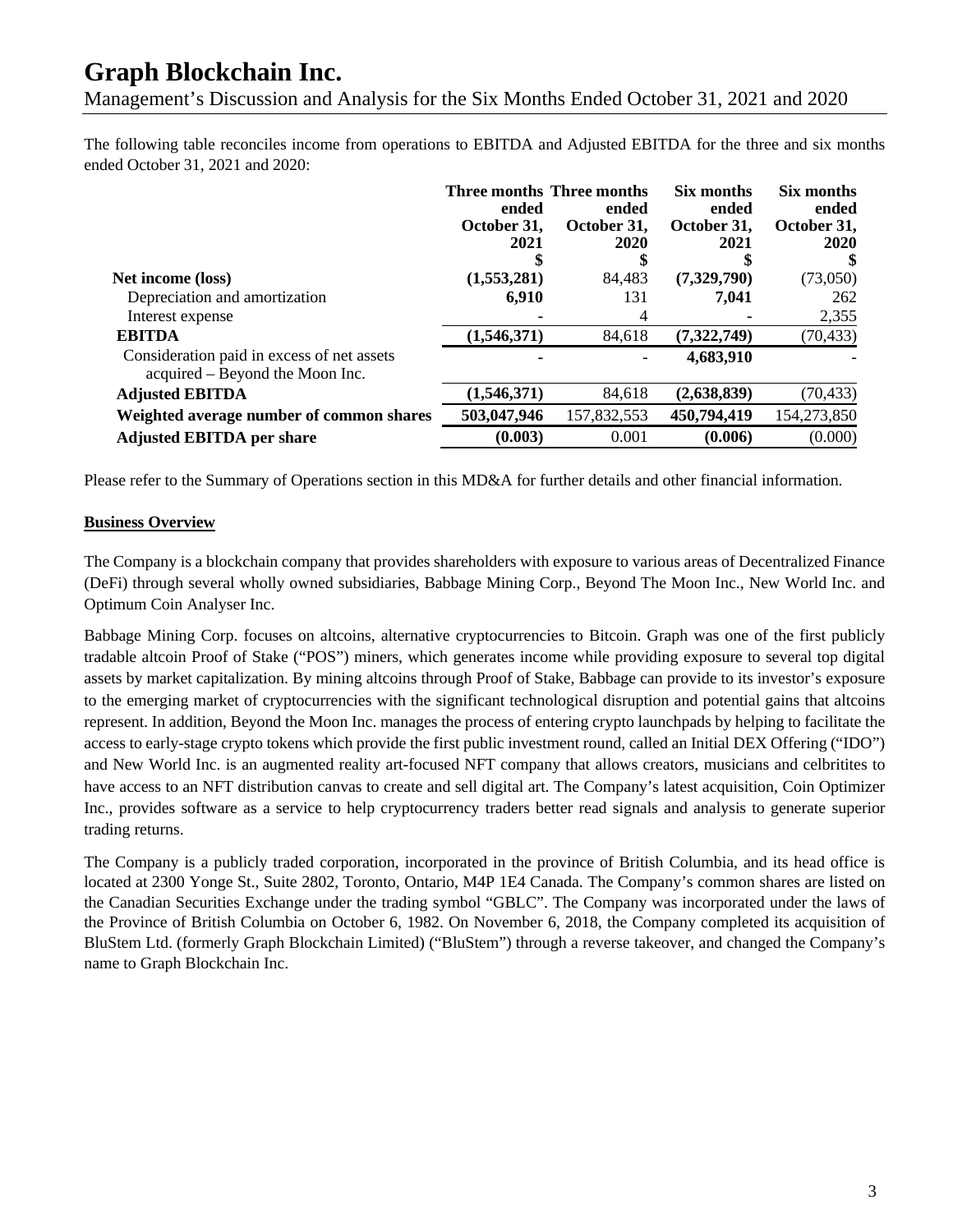Management's Discussion and Analysis for the Six Months Ended October 31, 2021 and 2020

#### **Summary of Financial Results**

#### **Expenses**

For the six months ended October 31, 2021, the Company incurred \$3,380,522 (2020 - \$354,361) of operating expenses. Significant significant items are noted:

- Salaries, benefits and management fees of  $$75,986 (2020 $51,224)$  decreased mainly as a result management fees paid/accrued to former management members during the comparative period, refer to "Related Party Transactions" section for more information.
- Office and general of \$99,397 (2020 \$13,319) increased mainly due to corporate travel and bank transaction fees incurred during the current period.
- Other operating expenses in the amount of \$2,416,942 (2020 \$281,751) mainly consisted of advertising related to various marketing campaigns and consulting/professional fees mainly related to the acquisition of Beyond the Moon Inc., New World Inc., Optimum Coin Analyser Inc., business valuation, investor relations and audit fees, refer to "Related Party Transactions" section for more information.

During the six months ended October 31, 2021, the Company recorded a gain on settlement of debts of \$10,000 resulting from the early repayment of the Canada Emergency Business Account prior to December 31, 2022.

During the six months ended October 31, 2021, the Company recorded a gain on sale of digital assets of \$703,765 related to the disposition of Cardano.

During the six months ended October 31, 2021, the Company recognized consideration paid in excess of net assets acquired of \$4,683,910 related to the acquisition of 100% of Beyond the Moon Inc. pursuant to the terms of a share exchange agreement.

For the three months ended October 31, 2021, the Company incurred \$2,252,871 (2020 - \$206,304) of operating expenses. Significant items are as discussed above.

#### **Summary of Quarterly Results**

The following is a summary of the Company's quarterly results, beginning with the three months ended January 31, 2020 ("Q3 - 20").

|                            | $Q^2 - 22$  | $Q1 - 22$   | $Q_4 - 21$                                 | $03 - 21$  | $Q^2 - 21$ | $O1 - 21$  | $Q_4 - 20$ | $Q_{}^3 - 20$ |
|----------------------------|-------------|-------------|--------------------------------------------|------------|------------|------------|------------|---------------|
|                            |             | \$          |                                            |            |            |            |            | \$            |
| <b>Total revenue</b>       |             |             | 15.808                                     | 20,356     | 397,051    |            |            |               |
| Net income (loss)          | (1.553.281) |             | $(5,776,509)$ $(13,463,555)$ $(1,793,068)$ |            | 84,483     | (157, 533) | (317,574)  | 204,347       |
| Net income (loss) per      |             |             |                                            |            |            |            |            |               |
| share                      | (0.003)     | (0.014)     | (0.047)                                    | (0.011)    | 0.001      | (0.001)    | (0.002)    | 0.001         |
| <b>EBITDA</b>              | (1.546.371) | (5,776,378) | $(13, 463, 414)$ $(1, 792, 912)$           |            | 84,618     | (155, 051) | (285,561)  | 176,157       |
| <b>Adjusted EBITDA</b>     | (1,546,371) | (1,092,468) | (868,083)                                  | (173, 045) | 84,618     | (155, 051) | (274, 634) | 178,530       |
| <b>Adjusted EBITDA per</b> | (0.003)     | (0.003)     | (0.003)                                    | (0.001)    | 0.001      | (0.001)    | (0.002)    | 0.001         |
| share                      |             |             |                                            |            |            |            |            |               |

During the quarter ended October 31, 2020, the increase in revenue to \$397,051 was a result of the sale of COVID-19 equipment and supplies.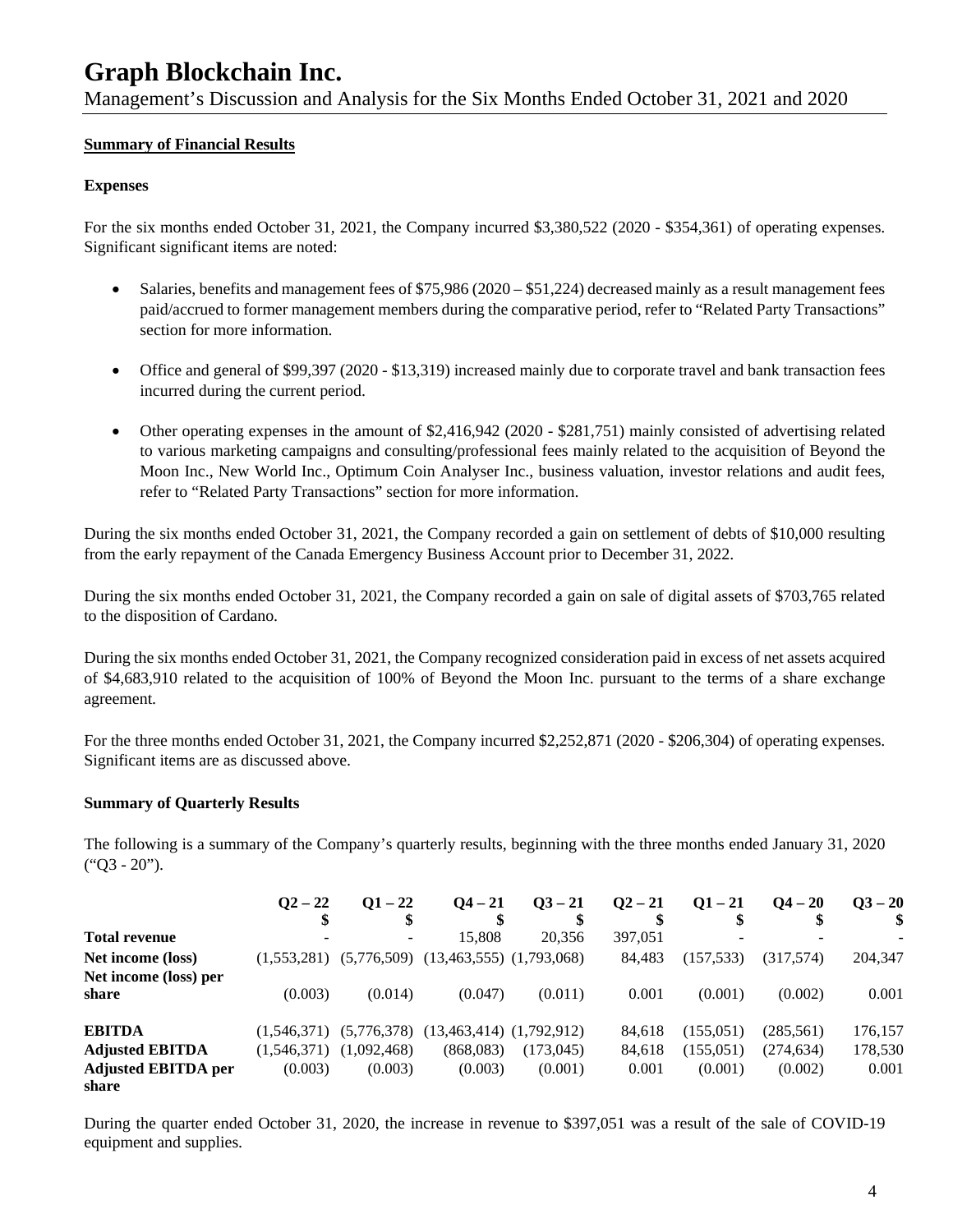### **Graph Blockchain Inc.** Management's Discussion and Analysis for the Six Months Ended October 31, 2021 and 2020

During the quarter ended January 31, 2021, the increase in net loss to \$1,739,068 was mainly a result of share-based compensation of \$1,619,867 related to the granting of stock options to certain management, directors, consultants and advisors of the Company.

During the quarter ended April 30, 2021, the increase in net loss to \$13,463,555 was mainly a result of share-based compensation of \$6,732,216 related to the granting of stock options to certain management, directors, employees and advisors of the Company and exercising of 6,600,000 warrants at a price of \$0.10 per share. In addition, the Company recognized consideration paid in excess of net assets acquired of \$5,863,115 related to the acquisition of 100% of Babbage Mining Corp. pursuant to the terms of a share exchange agreement.

During the quarter ended July 31, 2021, the increase in net loss to \$5,776,509 was mainly a result of conducting marketing campaign and investor relation activities. In addition, the Company recognized consideration paid in excess of net assets acquired of \$4,683,910 related to the acquisition of 100% of Beyond the Moon Inc. pursuant to the terms of a share exchange agreement.

#### **Segment information**

The Company has two geographic segments to the consolidated financial statements for the six months ended October 31, 2021 and 2020.

Segment information of the Company is summarized as follows:

|                                           | Graph<br>Canada | Graph<br>Korea | Consolidated<br>totals<br>\$ |
|-------------------------------------------|-----------------|----------------|------------------------------|
| For the six months ended October 31, 2021 |                 |                |                              |
| <b>Revenue from external customers</b>    |                 |                |                              |
| <b>Segment loss</b>                       | (7,329,790)     |                | (7,329,790)                  |
| As at October 31, 2021                    |                 |                |                              |
| <b>Segment assets</b>                     | 24,922,663      | 2,343          | 24,925,006                   |
| <b>Segment liabilities</b>                | 970,555         | 17,285         | 987,840                      |
|                                           | Graph           | Graph          | Consolidated                 |
|                                           | Canada          | Korea          | totals                       |
|                                           | S               | \$             | \$                           |
| For the six months ended October 31, 2020 |                 |                |                              |
| Revenue from external customers           | 397,051         |                | 397,051                      |
| Segment loss                              | (62, 875)       | (10, 175)      | (73,050)                     |
| As at April 30, 2021                      |                 |                |                              |
| Segment assets                            | 11,749,396      | 2,445          | 11,751,841                   |
| <b>Segment liabilities</b>                | 764,365         | 18,039         | 782,404                      |

#### **Liquidity, Capital Resources, and Cash Flow**

The Company has financed its operations to date through the issuance of common shares and warrants. The Company continues to seek capital through various means including the issuance of equity. The consolidated financial statements have been prepared on a going concern basis which assumes that the Company will be able to realize its assets and discharge its liabilities in the normal course of business for the foreseeable future.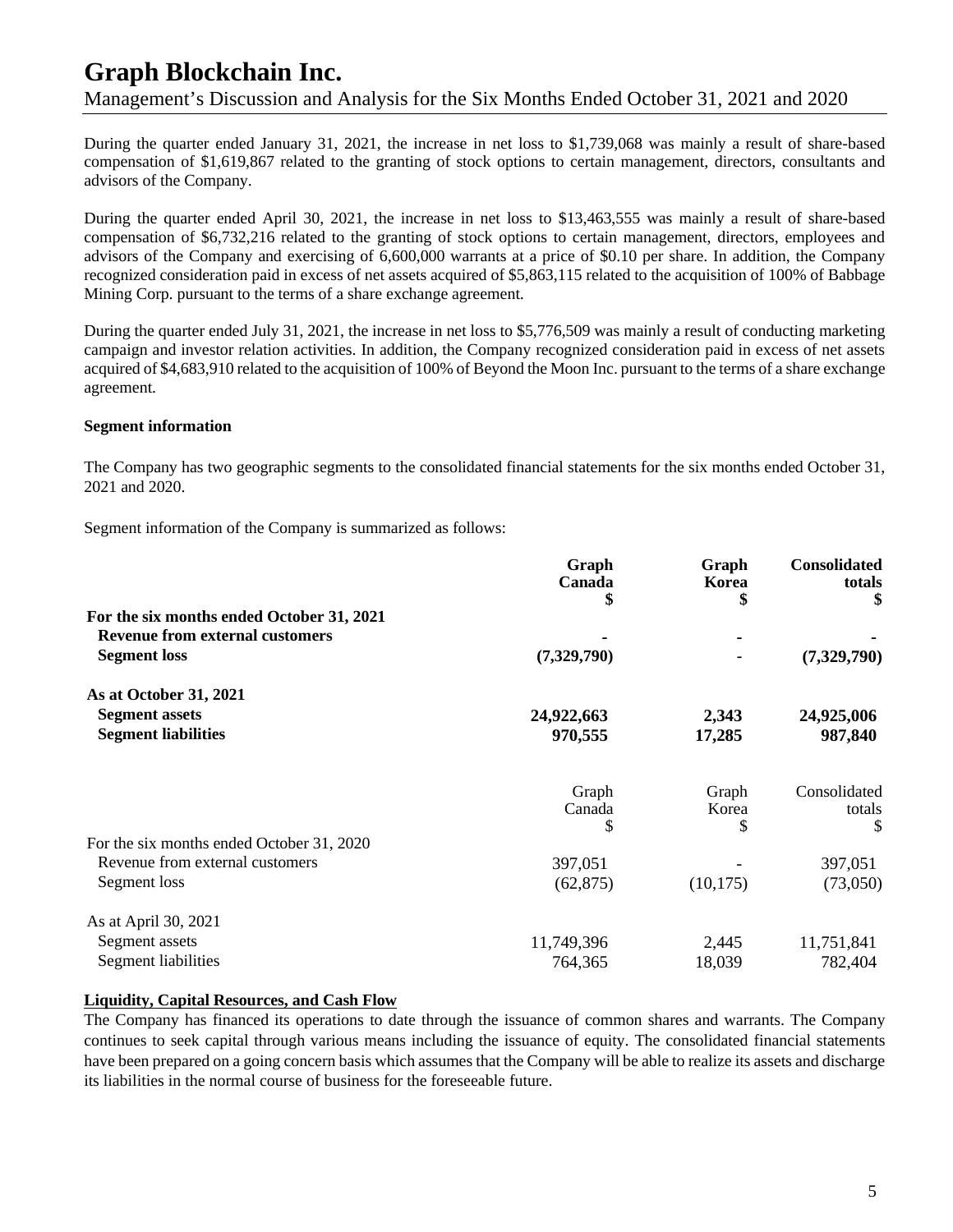## **Graph Blockchain Inc.** Management's Discussion and Analysis for the Six Months Ended October 31, 2021 and 2020

For the six months ended October 31, 2021, net cash used in operating activities was \$2,850,565 (2020 – \$427,866), net cash provided by investing activities was \$797,062 (2020 – \$Nil) mainly related to the sale of Cardano digital asset for proceeds of \$1,503,765 less purchase of digital assets of \$818,552, and net cash used in financing activities was \$146,400 (2020 – cash inflow of \$363,258) related to the repayment of several loans payable compared to the completion of a private placement during the comparative period.

The consolidated financial statements were prepared on a going concern basis under the historical cost basis of accounting. As at October 31, 2021, the Company has an accumulated deficit of \$33,160,307 (April 30, 2021 - \$25,830,517). For the six months ended October 31, 2021, the Company recognized a net loss of \$7,329,790 (2020 - \$73,050) and had net cash outflows from operating activities of \$2,850,565 (2020 - \$427,866).

#### **Related Party Transactions**

#### **a) Trade and other receivables**

As at October 31, 2021, an amount of \$405,570 (April 30, 2021 - \$405,570) included trade and other receivables related to the sale of COVID-19 related equipment and supplies is due from ScreenPro Security Inc., a company with certain directors in common with the Company.

#### **b) Accounts payable and accrued liabilities**

As at October 31, 2021, an amount of \$2,100 (April 30, 2021 - \$4,300) included accounts payable and accrued liabilities related to services provided to the Company is due to certain officers and directors of the Company.

#### **c) Loans payables**

During the year ended April 30, 2021, the Company issued 5,120,080 common shares for settlement of the loans payable valued at \$256,004 to a shareholder company, DataMetrex AI Limited.

#### **d) Compensation of key management personnel**

Key management includes members of the Board and executive officers of the Company. Compensation awarded to key management is listed below:

|                                                      | Six months<br>ended<br>October 31,<br>2021 | Six months<br>ended<br>October 31,<br><b>2020</b> |
|------------------------------------------------------|--------------------------------------------|---------------------------------------------------|
| Accounting fees included in other operating expenses | 84,000                                     | 2,000                                             |
| Consulting fees included in other operating expenses | 121,000                                    | 52,000                                            |
| Management fees                                      |                                            | 43,500                                            |
| Share-based compensation                             | 692,768                                    |                                                   |
|                                                      | 897,768                                    | 97,500                                            |